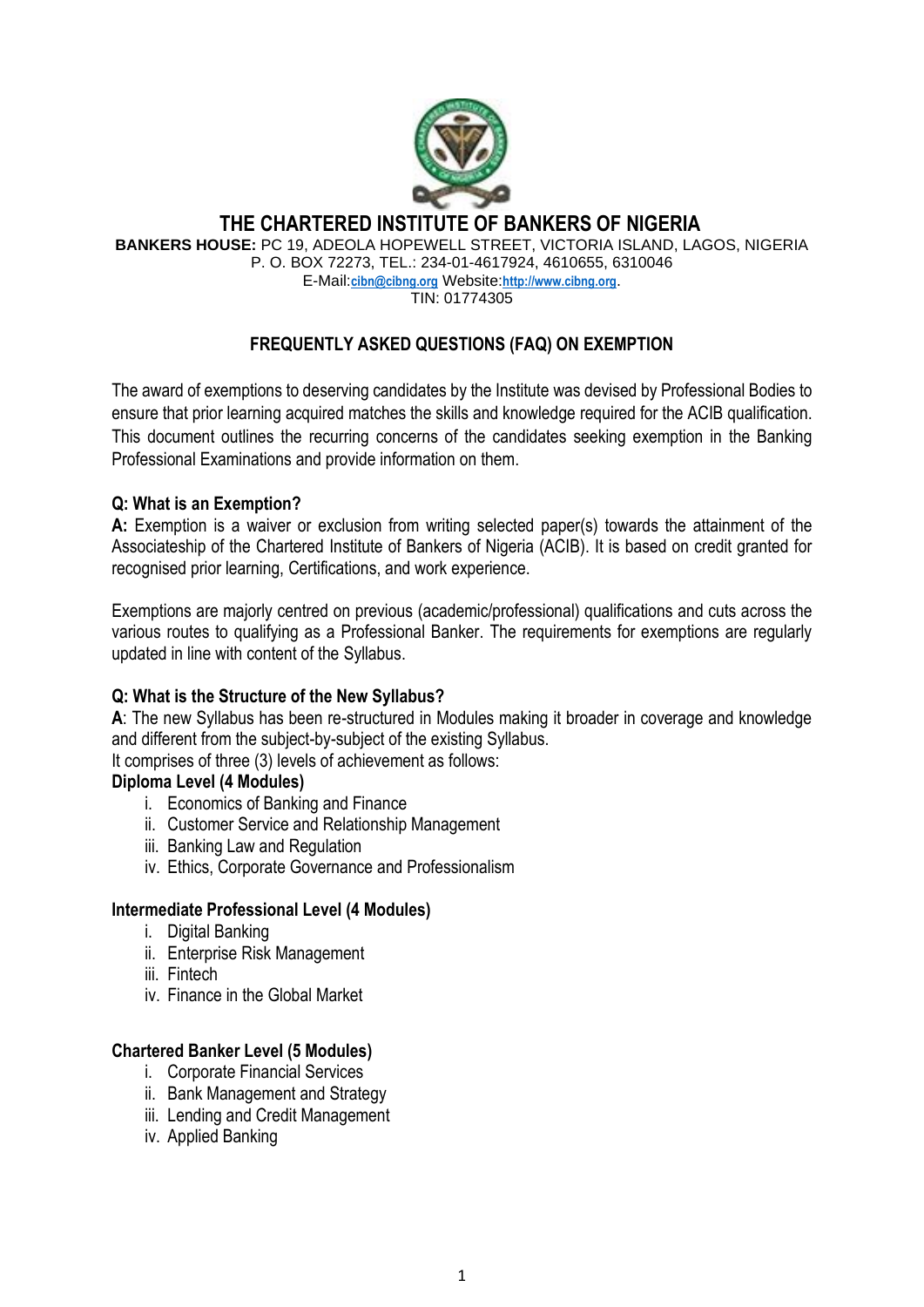#### **ELECTIVES (To choose any ONE)**

- Bank Audit and Compliance
- Agency Banking
- Infrastructure Finance
- SMF Finance
- Agricultural and Rural Banking
- Human Resource Management
- Central Banking/Deposit Insurance
- Public Sector Finance

#### **Q: Why does CIBN grant Exemption?**

**A:** Exemptions are awarded to recognise the qualifications as well as the experience already acquired by the candidates over the years.

The exemptions are therefore designed to ensure that the entry point of candidates matches the knowledge, skills and experience previously garnered with the aim of providing the shortest possible route to the attainment of the flagship ACIB qualification.

It is to ensure that candidates do not have to write the subjects they have previously written and passed in other spheres of learning.

#### **Q: What are the available Exemptions?**

**A:** Exemptions can be obtained from one (1) to eight (8) modules and there are various routes to the examinations which facilitate the completion of the Programme.

#### **Q: If I am unable to complete my examinations with the existing Syllabus, will I start over on the new Syllabus?**

**A:** No. Subjects hitherto passed by candidates under the current Syllabus will be recognised as passed under the new Syllabus. The subjects have been mapped such that courses that were covered in the existing Syllabus will not be taken again.

#### **Q: Do I get the same exemptions as with the old Syllabus?**

**A:** No. Since the entire structure has been reviewed, the exemptions applicable will change. However, please note that the Institute does not grant exemption in the four (4) core modules of the Syllabus:

- Finance in the Global Market
- Bank Management and Strategy
- Lending and Credit Management
- Applied Banking

#### **Q: What are the Routes to the ACIB qualifications?**

**A:** These are routes which enable students in specific categories attain exemptions as approved thereby reducing the number of subjects/modules to write and pass in the examination. They are:

- Regular Route
- Linkage/Accredited Route
- Practitioners Route
- Bank Academy Route
- CBMBA Route
- Certificate Route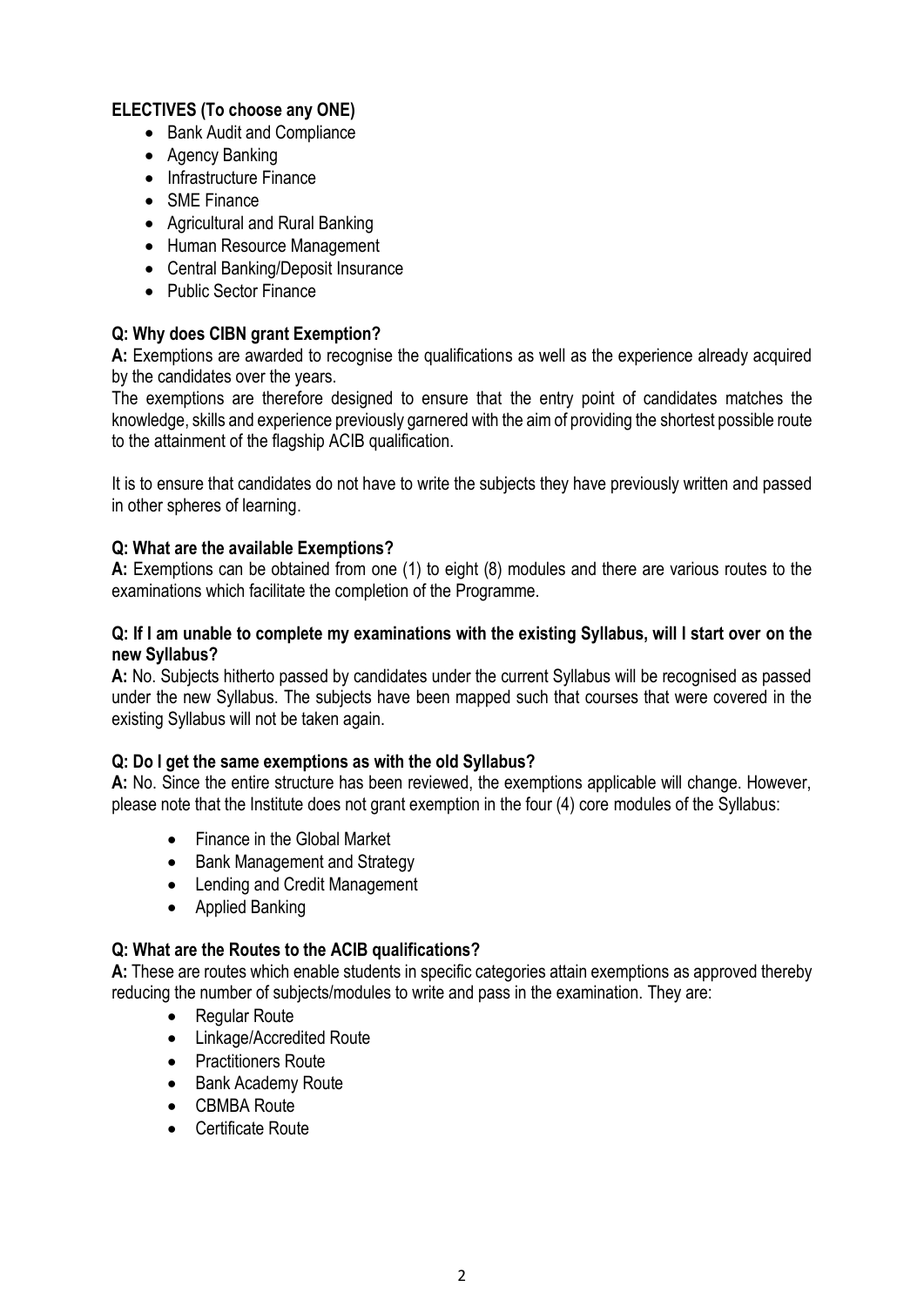## **Regular Route**

This route is open to holders of Certificate in HND/BSc, MSc, MBF, MBA, Ph.D. etc. as well as recognised professional qualifications.

- a) Subject for subject exemption is granted to holders of any of the above qualifications depending on the course of study. However, the following courses of study are exempted from Modules 1 & 2 at the Diploma level:
	- Banking & Finance
	- Accounting
	- Economics
	- Business Administration
	- Marketing
- b) Further exemption, except for the core subjects, are based on its evidence in the Transcript. Please note that Exemption in other non-related social science courses is given at the discretion of the Management.

### **Linkage/Accredited Routes**

Linkage Programme is the relationship or connection between the institute and some tertiary institutions. This route allows graduates of these partnering institutions on HND/BSC in the following fields to be exempted in some subjects and examined in a few subjects:

- Banking & Finance
- Accounting
- Economics
- Business Administration
- Marketing
- Lecturers with BSc/HND/MSc/Ph.D Banking & Finance are eligible for exemptions in seven (7) modules.
- Lecturers with BSc/HND/MSc/Ph.D in other Social Management courses are eligible for exemptions in five (5) modules provided they have a first degree in Economics, Accounting, Business Administration and Marketing.
- Lecturers in the Banking & Finance Department under the Linkage Programme are granted exemptions with 50% special discount of the total cost.

#### **Bank Academy Route**

The route affords graduates of Accredited Bank Academies exemptions ranging from two (2) to eight (8) modules depending on the Bank Academy irrespective of their courses of study.

#### **Practitioner Route**

This route allows practitioners who have spent not less than ten (10) years to be exempted from a minimum of six (6) modules:

#### **Diploma Level (3 modules)**

- Economics of Banking and Finance
- Customer Service and Relationship Management
- Banking Law and Regulation

## **Intermediate Professional Level**

- Digital Banking
- Enterprise Risk Management

**Chartered Banker Level (Elective)**

• Human Resource Management

Candidates who have spent not less than fifteen (15) years and above would enjoy further exemption in Corporate Financial Services at the Chartered Banker Level.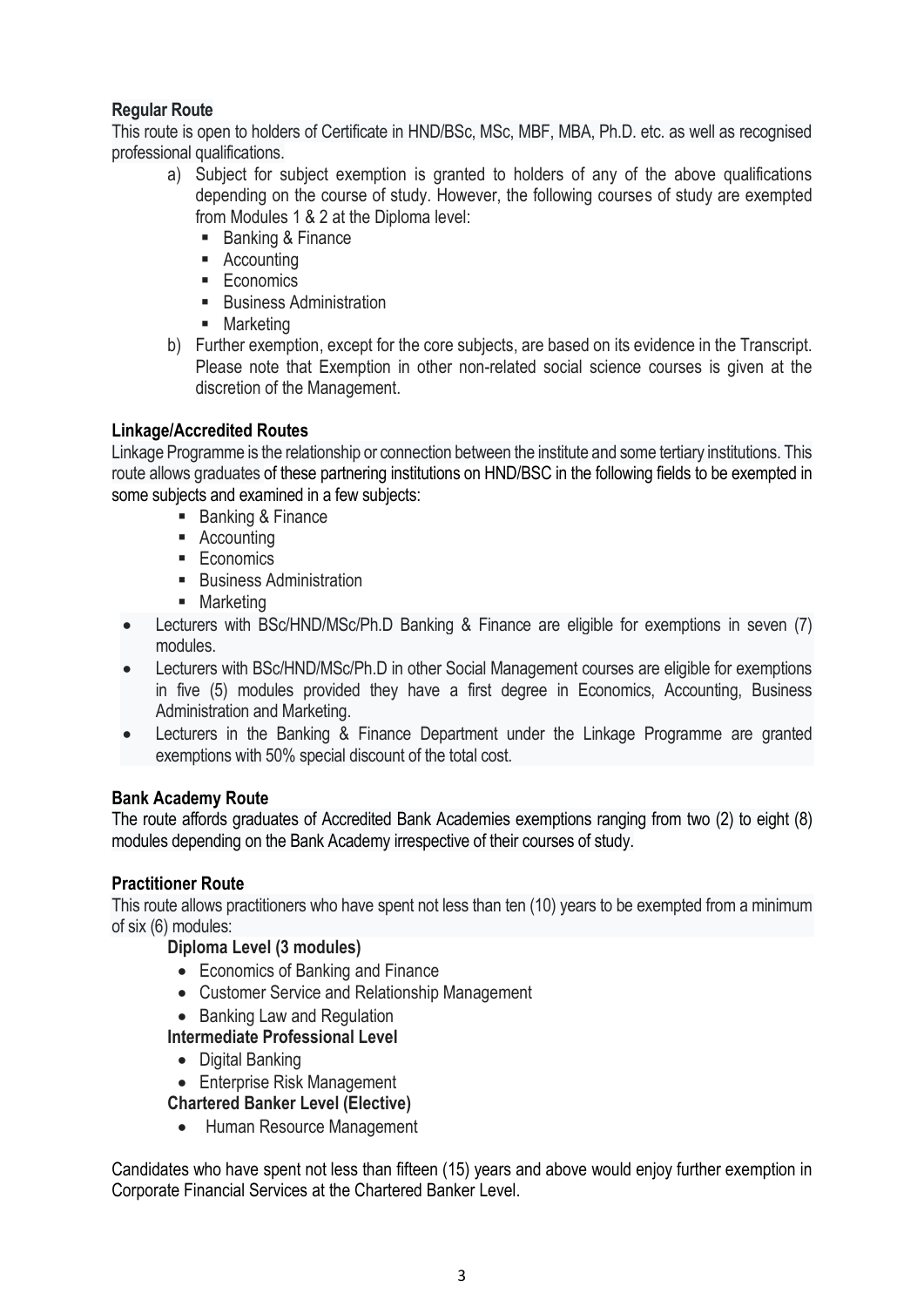## **Certification Route:**

This route requires the successful completion of relevant Certification programme against which exemptions are allowed in the flagship ACIB examinations. The Institute presently offers Certification Programmes in the following seventeen (17) subject areas:

- Deposit Insurance System
- Corporate Banking
- Retail Banking
- Corporate and Development Finance
- Non-Interest Banking or Islamic Banking
- **Banking Operations**
- Loan processing and documentation
- Digital Banking
- Reporting and Compliance
- Sustainable Banking
- Ethics & Corporate Governance
- Banking Law, Regulation & Supervision
- Professional e-Payment
- Microfinance
- Certified Risk Managers
- Financial Markets
- Public Sector Finance

## **Q: How can I know the Linkage Institutions**

**A:** The existing partnering Institutions can be viewed on the Institute's website: [https://www.cibng.org/linkage-institutions.](https://www.cibng.org/linkage-institutions)

#### **Q: What are the Linkage Benefits?**

**A:** The Programme allows graduates of partnering institution under the Linkage Programme to be examined in few subjects in the Banking Professional Examinations. Members in this category are granted Exemption from ranging from 2 to 5 modules and are required to pay only the Exemption Application Fee.

The lecturers in these institutions would also pay the Exemption Application Fee and enjoy a 50% rebate on the Exemption Fees.

#### **Q: Is it only Banking and Finance students that can enjoy the Linkage benefits?**

**A:** No. The Linkage benefits have been extended to other social management science courses such as Accounting, Economics, Marketing and Business Administration with effect from April 2017 and graduates from these departments would be required to pay only the Exemption Application Fees.

#### **Q: What is the cost of Exemption?**

**A:** The Application Fee for Exemption is N5,000 (Non-Refundable) while the Exemption Fees are as contained in the table below:

| <b>Exemption Fees in Naira (N)</b> |           |                   |            |            |  |
|------------------------------------|-----------|-------------------|------------|------------|--|
| Level                              | 1 Subject | <b>2 Subjects</b> | 3 Subjects | 4 Subjects |  |
| <b>Diploma</b>                     | 12,000    | 16,500            | 22,500     | 30,000     |  |
| Intermediate<br>Professional       | 22,500    | 33,750            | 45,000     | 56,250     |  |
| <b>Chartered Banker</b>            | 30,000    | 45,000            | 60,000     |            |  |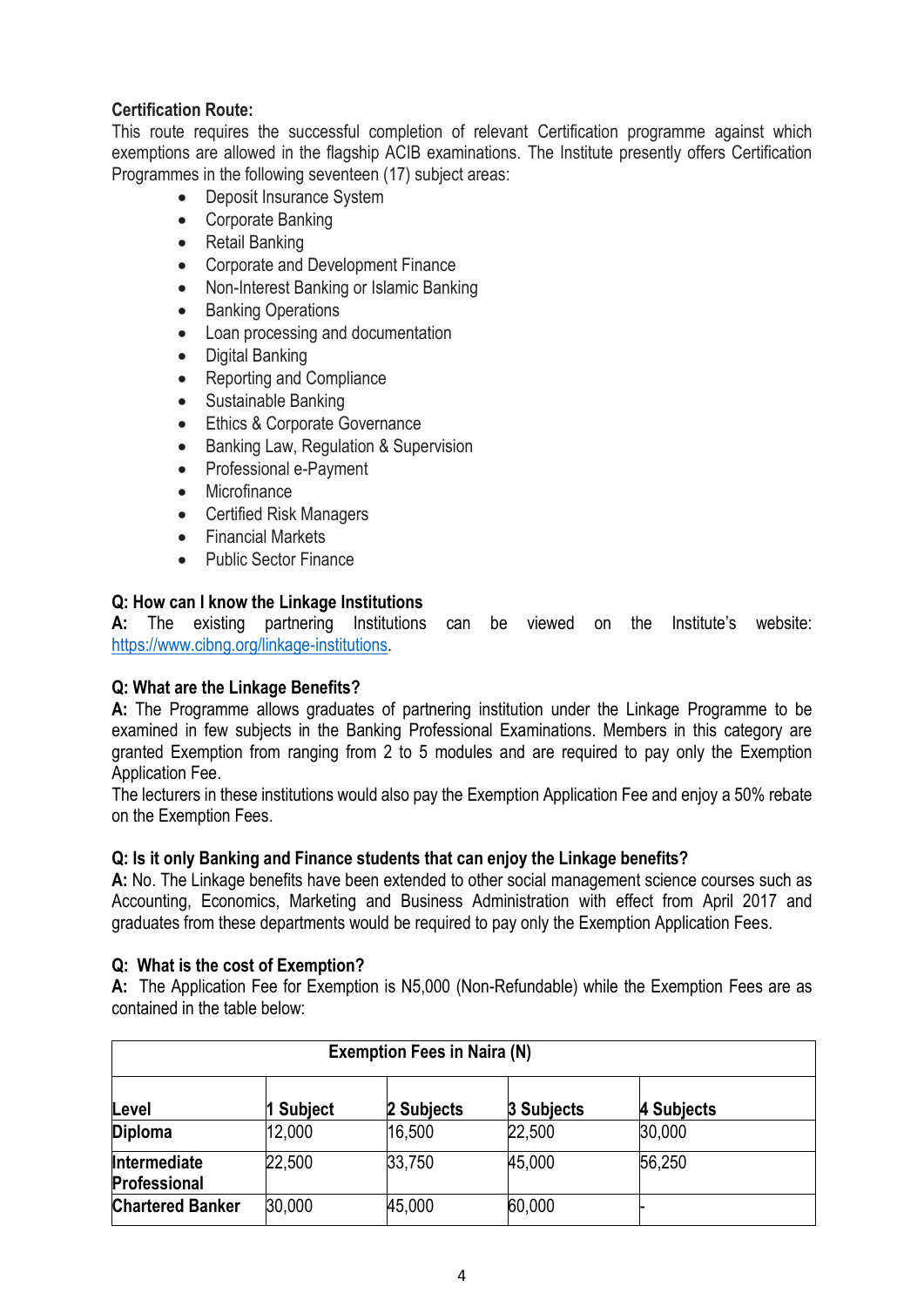## **Q: How would I know the Exemptions I am entitled to?**

**A:** The details of the subjects that would be exempted based on academic/professional qualifications are incorporated in the Banking Professional Examination Syllabus which could be downloaded from the Institute's website: <https://www.cibng.org/resourcehub/downloads>

Alternatively, candidates could also send a mail with the following information to [exemption@cibng.org](mailto:exemption@cibng.org) so as to determine the exemption(s) they would be entitled to:

- Membership Number
- Academic certificate (s)
- Professional Certificate (s)
- Bank Academy Certificate/Foundation School/Letter of Completion (if any)
- Updated Curriculum vitae and Letter of Appointment

### **Q: When can I apply for Exemptions?**

**A:** Candidates should process their exemption immediately after membership registration. Exemption must be processed before the commencement of examinations as candidates cannot complete with exemptions based on Policy.

To apply for exemption, kindly log on to CIBN Portal through the link below: [http://portal.cibng.org/cb\\_login.asp](http://portal.cibng.org/cb_login.asp) 

### **Q: How do I make payment for Exemption?**

**A:** There are two methods of payments online:

- a) Interswitch (ATM) The user ATM card must be enabled for web/internet payment/transaction.
- b) Ewallet (Etranzact Payoutlet).

See below the procedure for making payment through E-tranzact/Ewallet:

- Go to any Bank branch in Nigeria.
- Pay to "CIBN E-TRANZACT PAYOUTLET".
- You will be given a receipt with confirmation order.
- Log on to your portal via this link: (http://portal.cibng.org/cb\_login.asp)
- Enter your membership number and password
- Click Ewallet upload and enter the confirmation order to load the money paid in the Bank to the CIBN portal
- Proceed to the application page and use E-wallet as the payment option to utilise the fund loaded in the account.

#### **Q: Can the Exemption fee be paid in instalments?**

**A:** Exemption payment is one-off and cannot be paid in instalments.

#### **Q: Who is eligible to write CIBN examinations?**

**A:** He/She must have registered as a member of the Institute. Everyone who have OND, BSC or HND is eligible to write the examinations.

#### **Q: When can I take examinations?**

**A:** The Institute's Banking Professional & Certification Examinations take place twice in a year (April and October), but the Governing Council has approved for expansion to four times a year. Members will be informed before this is implemented.

#### **Q: How many Modules can I register in a Diet?**

**A:** You can enter a minimum of one module per examination and a maximum of four modules per examination Diet.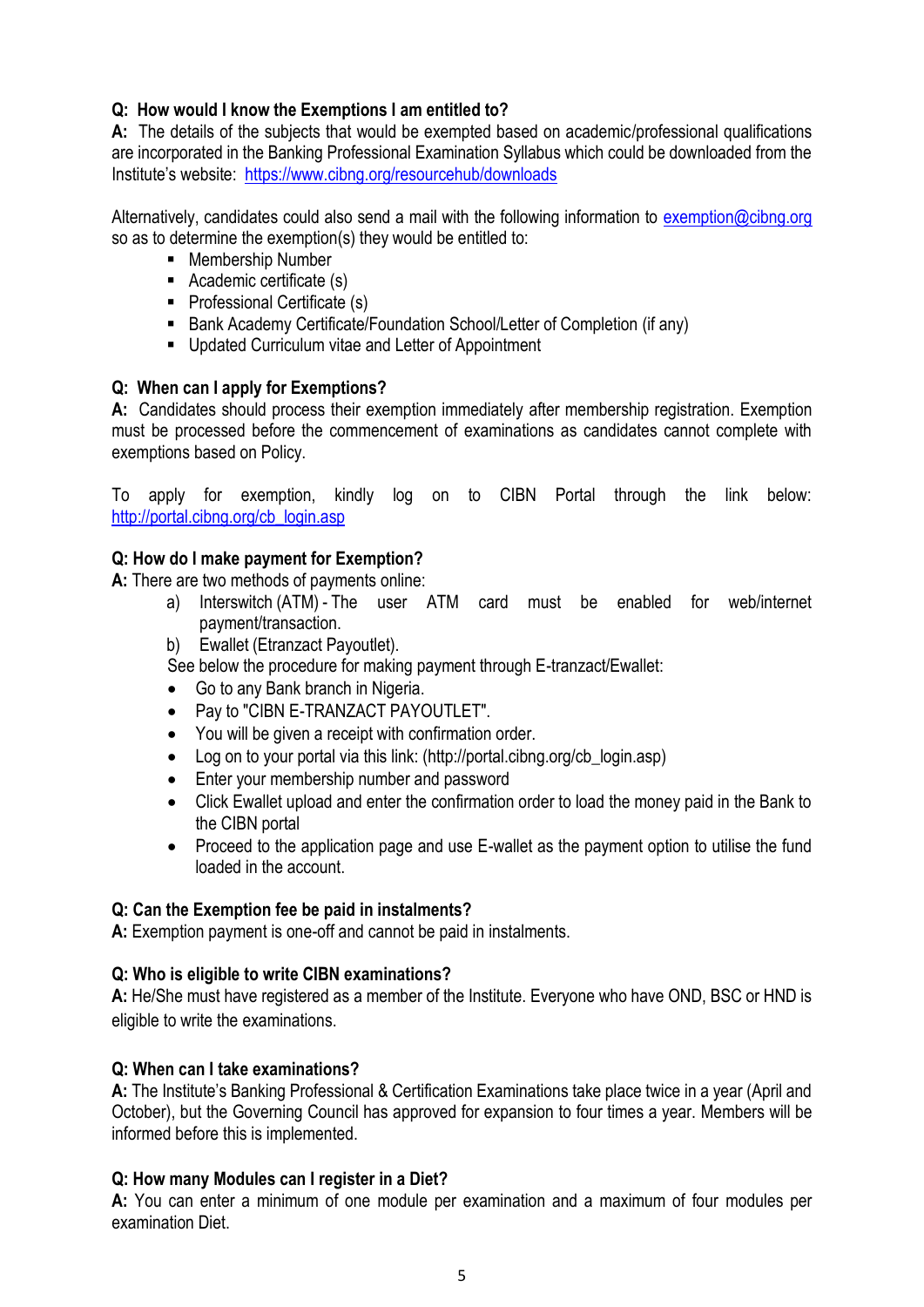#### **Q: Can I take the ACIB Qualification examinations in any order?**

**A:** No. Candidates are required to complete one level of the examinations before moving to the next one.

#### **Q: Is there a deadline for Examination registration?**

**A:** Yes, there is a deadline for the examination registration and this is usually contained in the Timetable for each Diet [\(www.cibng.org\)](http://www.cibng.org/).

#### **Q: What documents do I need to submit with my Exemption Application?**

**A:** The official proof of completed qualifications such as statement of result, academic/professional certificates e.t.c. must be attached to the application so as to determine your eligibility. The transcripts and updated CV could be requested if further clarifications are required.

#### **Q: Why do I have to pay for Exemptions?**

**A:** You have to pay for Exemption because you are not writing the examinations. Comparatively, the exemption fees are fair, inclusive and the candidate has been relieved of stress of having to repeat an examination he/she has done before.

#### **Q: How will I know if my Exemption Application has been approved?**

**A:** A notification will be sent to you as soon as the Exemption application is approved. The exemption approval is usually done within 72 hours of application.

#### **Q: Can I apply for further Exemption if I acquire another Qualification?**

**A:** Candidates could request for further Exemption if additional qualification is acquired. Such candidates would send an email to [exemption@cibng.org](mailto:exemption@cibng.org) in this regard attaching the relevant certificates/documentation.

#### **Q: If I disagree with the exemptions awarded to me, what can I do?**

A: You are to send a request to [exemption@cibng.org](mailto:exemption@cibng.org) if you do not agree with the modules you have been granted exemption in. The application would be reconsidered by a Sub-Committee constituted for that purpose. Should additional documentation be required to determine the request, you would be informed.

#### **Q: If I have challenges on the portal when applying for exemptions, what do I do?**

**A:** You could reach out to: Adesola on 08150479367, Janet on 07031658805, Williams on 08038653981 or send an email to [exemption@cibng.org](mailto:exemption@cibng.org)

#### **Q: Can I attain exemption with foreign qualification(s)?**

**A:** Yes, you can attain exemptions with foreign qualification(s) and it is advised you request for the transcript(s) for effective review and approval of appropriate subjects/modules.

#### **Q: Can I process my exemptions manually by paying to the Institute's bank account?**

**A:** Yes, manual processing of exemption applications is allowed. However, you are to ensure that exemption advice, profiling for the eligible subjects, is received before making the payment. The completed application form with the evidence of payment should thereafter be forwarded to [exemption@cibng.org](mailto:exemption@cibng.org) for processing. You must also check your statement of result to ensure that the processed exemptions are reflected.

#### **Q: What happens if I forget to process my exemption before completing all my subjects in the examinations?**

**A:** You will not be allowed to complete the examinations. This is because candidates cannot complete the Programme with exemption in line with the Policy.

You will therefore be required to write one of the subjects in the examination while the remaining eligible subjects would be exempted.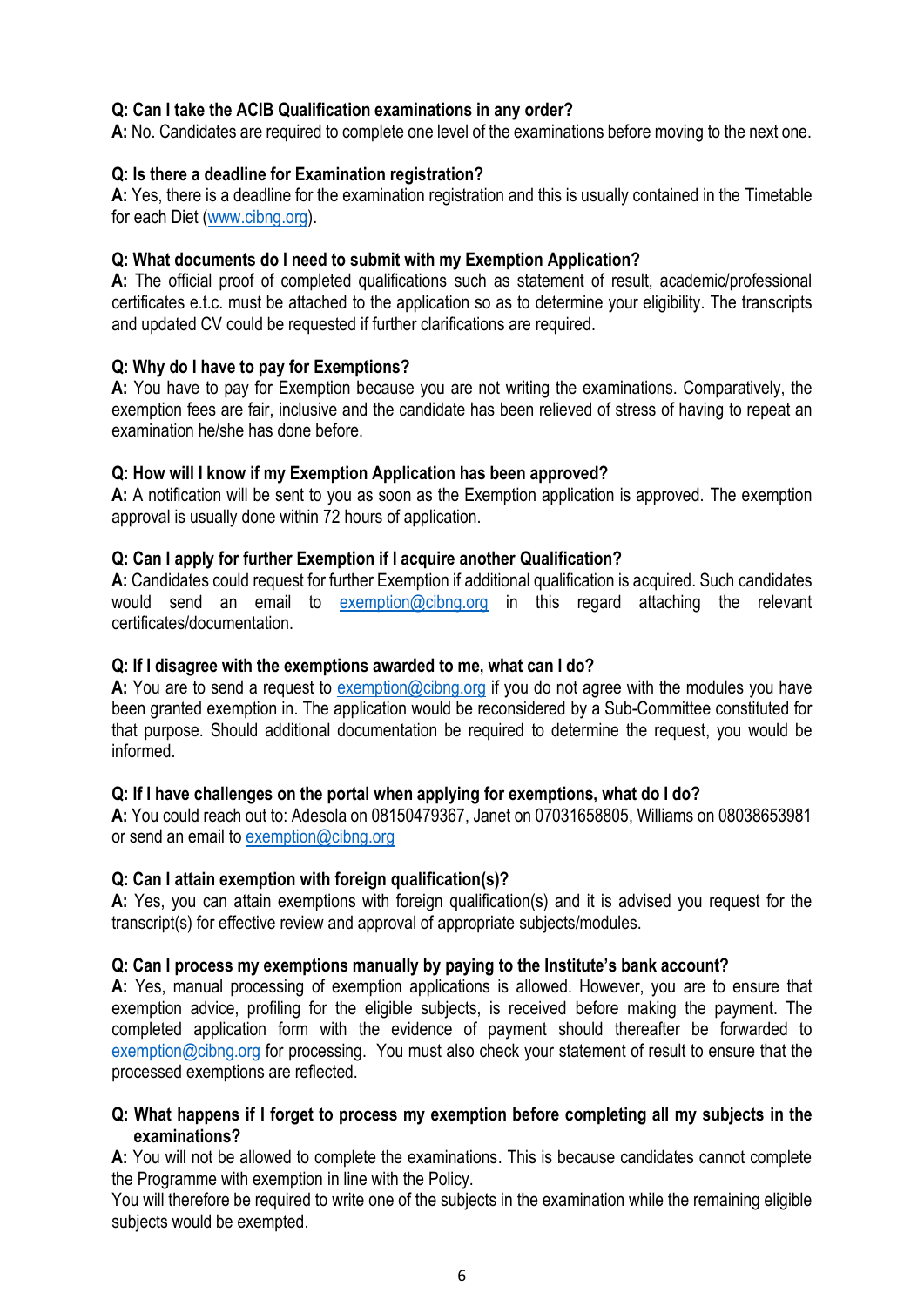#### **General**

The underlisted officials are on hand to attend to your enquiries:<br>Adesola on 08150479367 (adesolaonabajo@cibng.org) Adesola on 08150479367 [\(adesolaonabajo@cibng.org\)](mailto:adesolaonabajo@cibng.org) and Janet on 07031658805 [\(janetolugbuyi@cibng.org\)](mailto:janetolugbuyi@cibng.org).

## **CONVERSION FROM THE OLD TO THE NEW BANKING PROFESSIONAL EXAMINATION SYLLABUS**

### **CATEGORY A – Mapping of the Old Subjects to the New Modules of the Banking Professional Examinations Syllabus**

|                   |                                 | <b>Equivalent Subject Earlier Passed or Exempted in the Old Syllabus</b> |                                             |                             |                     |
|-------------------|---------------------------------|--------------------------------------------------------------------------|---------------------------------------------|-----------------------------|---------------------|
|                   | <b>New Syllabus</b>             | Diploma Level                                                            | <b>Intermediate Level</b>                   | <b>Chartered Banker</b>     | <b>Chartered</b>    |
|                   | <b>Modules</b>                  |                                                                          |                                             | Level                       | <b>Banker Level</b> |
|                   | (Current)                       |                                                                          |                                             |                             | (Electives)         |
|                   | Module 1 -                      | Elements of Banking                                                      |                                             |                             |                     |
|                   | Economics of                    | (EOB)                                                                    |                                             |                             |                     |
|                   | <b>Banking &amp; Finance</b>    | <b>Basic Economics</b>                                                   |                                             |                             |                     |
|                   |                                 | (BECO)                                                                   |                                             |                             |                     |
|                   |                                 | ■ Accounting &                                                           |                                             |                             |                     |
|                   |                                 | <b>Business Finance</b>                                                  |                                             |                             |                     |
|                   | Module 2 -                      | (ABF)<br>$\blacksquare$ Fundamentals of                                  |                                             |                             |                     |
|                   | <b>Customer Service &amp;</b>   |                                                                          | • Marketing of<br><b>Financial Services</b> |                             |                     |
|                   | Relationship                    | Marketing                                                                |                                             |                             |                     |
|                   | Management                      |                                                                          |                                             |                             |                     |
| Diploma Level     | Module 3 - Banking              | ■ Business Law (BL)                                                      |                                             | Banking Law, Ethics         | Banking             |
|                   | Law & Regulation                |                                                                          |                                             | and Corporate               | Regulation and      |
|                   | N.B-The                         |                                                                          |                                             | Governance                  | Supervision         |
|                   | combination of BL &             |                                                                          |                                             | (BLECG)                     | (BRS)               |
|                   | BLECG or BL &                   |                                                                          |                                             |                             |                     |
|                   | <b>BRS</b> will suffice for     |                                                                          |                                             |                             |                     |
|                   | Module 3.                       |                                                                          |                                             |                             |                     |
|                   | Module 4 - Ethics,              | $\blacksquare$                                                           |                                             | Banking Law, Ethics         |                     |
|                   | Corporate<br>Governance &       |                                                                          |                                             | and Corporate<br>Governance |                     |
|                   | Professionalism                 |                                                                          |                                             | (BLECG)                     |                     |
|                   |                                 |                                                                          |                                             |                             |                     |
|                   | Module 1 - Digital              |                                                                          | <b>NIL</b>                                  |                             |                     |
|                   | Banking                         |                                                                          |                                             |                             |                     |
|                   | Module 2 -                      |                                                                          |                                             |                             | Principles and      |
|                   | <b>Enterprise Risk</b>          |                                                                          |                                             |                             | Practices of Risk   |
|                   | Management                      |                                                                          |                                             |                             | Management          |
| ntermediate Level | Module 3 - Fintech              | <b>NIL</b>                                                               |                                             |                             |                     |
|                   |                                 |                                                                          |                                             |                             |                     |
|                   |                                 |                                                                          |                                             |                             |                     |
|                   | Module 4 - Finance              |                                                                          | International Trade                         |                             |                     |
|                   | in the Global Market            |                                                                          | and Finance                                 |                             |                     |
|                   | Module 1 -                      |                                                                          | Corporate Financial                         |                             |                     |
| Chartered         | Corporate Financial<br>Services |                                                                          | Management                                  |                             |                     |
|                   |                                 |                                                                          |                                             |                             |                     |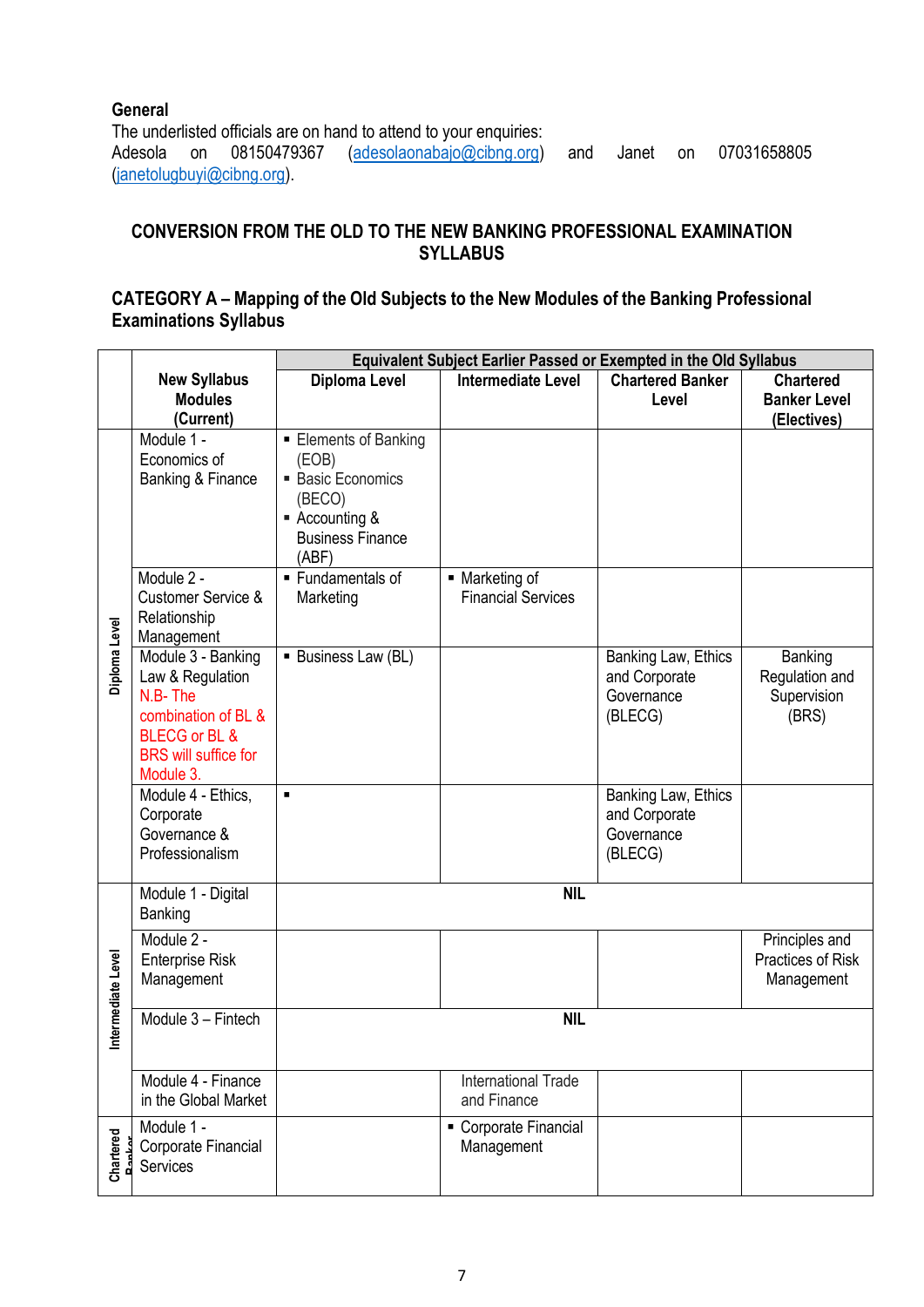|                                                      | Module 2 - Bank        | ■ Strategic                        | Banking Law, Ethics           |  |  |
|------------------------------------------------------|------------------------|------------------------------------|-------------------------------|--|--|
|                                                      | Management &           | Management &                       | and Corporate                 |  |  |
|                                                      | Strategy               | Leadership                         | Governance                    |  |  |
|                                                      |                        |                                    |                               |  |  |
|                                                      | Module 3 - Lending     |                                    | Bank Lending and              |  |  |
|                                                      | & Credit               |                                    | Credit                        |  |  |
|                                                      | Management             |                                    | Administration                |  |  |
|                                                      | Module 4 - Applied     |                                    | Practice of<br>$\blacksquare$ |  |  |
|                                                      | Banking                |                                    | <b>Banking</b>                |  |  |
|                                                      | Module 1 - Bank        | <b>NIL</b>                         |                               |  |  |
|                                                      | Audit & Compliance     |                                    |                               |  |  |
|                                                      | Module 2 - Agency      | <b>NIL</b>                         |                               |  |  |
|                                                      | Banking                |                                    |                               |  |  |
|                                                      | Module $3-$            | <b>NIL</b>                         |                               |  |  |
|                                                      | Infrastructure         |                                    |                               |  |  |
|                                                      | Finance                |                                    |                               |  |  |
|                                                      | Module 4 - SME         | <b>NIL</b>                         |                               |  |  |
| Chartered Banker Electives<br>Finance<br>Module $5-$ |                        |                                    |                               |  |  |
|                                                      |                        | <b>NIL</b>                         |                               |  |  |
|                                                      | Agricultural and       |                                    |                               |  |  |
|                                                      | <b>Rural Banking</b>   |                                    |                               |  |  |
|                                                      | Module 6 - Human       |                                    | - Human Capital               |  |  |
|                                                      | Resource               |                                    | Management                    |  |  |
|                                                      | Management             |                                    |                               |  |  |
|                                                      | Module 7 - Central     | $\overline{\phantom{a}}$ Financial | ■ Banking                     |  |  |
|                                                      | <b>Banking/Deposit</b> | Economics                          | Regulation and                |  |  |
|                                                      | Insurance System       |                                    | Supervision                   |  |  |
|                                                      | Module 8 - Public      |                                    |                               |  |  |
|                                                      | <b>Sector Finance</b>  |                                    |                               |  |  |
|                                                      | Experiential           | <b>NIL</b>                         |                               |  |  |
|                                                      | <b>Learning Module</b> |                                    |                               |  |  |

# **CATEGORY B - Mapping for Candidates with Outstanding Subjects**

**B1: Candidates with One (1) Outstanding Subject (Core Subjects/Chartered Banker Level)**

| S/N | <b>OUTSTANDING SUBJECT IN THE</b><br><b>OLD SYLLABUS</b> | <b>EQUIVALENT MODULES TO BE WRITTEN IN THE NEW</b><br><b>SYLLABUS</b> |
|-----|----------------------------------------------------------|-----------------------------------------------------------------------|
| 1.  | International Trade and Finance                          | Number of Modules to be written: 3 (Three)                            |
|     |                                                          | <b>Diploma Level</b>                                                  |
|     |                                                          | Nil                                                                   |
|     |                                                          | Intermediate Professional Level                                       |
|     |                                                          | Module 3 - Fintech                                                    |
|     |                                                          | Module 4 - Finance in the Global Market                               |
|     |                                                          | <b>Chartered Banker Level</b>                                         |
|     |                                                          | Nil                                                                   |
|     |                                                          | <b>Experiential Learning Module</b>                                   |
| 2.  | Banking Law, Ethics and Corporate                        | Number of Modules to be written: 3 (Three)                            |
|     | Governance                                               | Diploma Level                                                         |
|     |                                                          | Module 4 - Ethics, Corporate Governance & Professionalism             |
|     |                                                          | <b>Intermediate Professional Level</b>                                |
|     |                                                          | Module 3 - Fintech                                                    |
|     |                                                          | Nil                                                                   |
|     |                                                          | <b>Experiential Learning Module</b>                                   |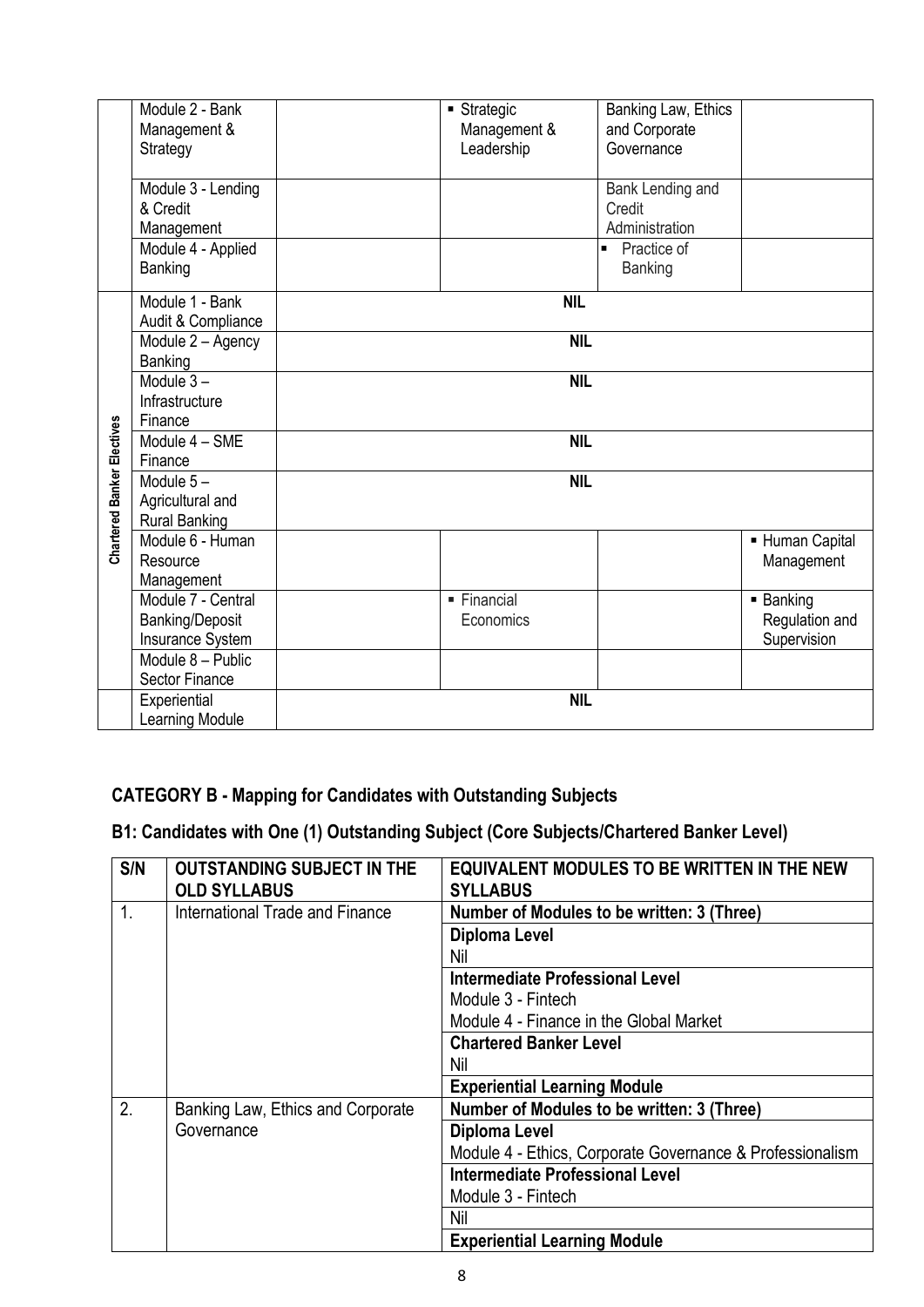| 3. | Bank Lending & Credit Administration        | Number of Modules to be written: 3 (Three) |
|----|---------------------------------------------|--------------------------------------------|
|    |                                             | <b>Diploma Level</b>                       |
|    |                                             | Nil                                        |
|    |                                             | <b>Intermediate Professional Level</b>     |
|    |                                             | Module 3 - Fintech                         |
|    |                                             | <b>Chartered Banker Level</b>              |
|    |                                             | Module 3 - Lending & Credit Management     |
|    |                                             | <b>Experiential Learning Module</b>        |
| 4. | Practice of Banking                         | Number of Modules to be written: 3 (Three) |
|    |                                             | <b>Diploma Level</b>                       |
|    |                                             | Nil                                        |
|    |                                             | <b>Intermediate Professional Level</b>     |
|    |                                             | Module 3 - Fintech                         |
|    |                                             | <b>Chartered Banker Level</b>              |
|    |                                             | Module 4 - Applied Banking                 |
|    |                                             | <b>Experiential Learning Module</b>        |
| 5. | <b>Management of Financial Institutions</b> | Number of Modules to be written: 3 (Three) |
|    |                                             | <b>Diploma Level</b>                       |
|    |                                             | Nil                                        |
|    |                                             | Intermediate Professional Level            |
|    |                                             | Module 3 - Fintech                         |
|    |                                             | <b>Chartered Banker Level</b>              |
|    |                                             | Module 2 – Bank Management & Strategy      |
|    |                                             | <b>Experiential Learning Module</b>        |

# **B2: Candidates with One (1) Elective yet to complete**

| S/N            | <b>OUTSTANDING SUBJECT IN THE</b><br><b>OLD SYLLABUS</b> | <b>EQUIVALENT MODULES TO BE WRITTEN IN THE NEW</b><br><b>SYLLABUS</b> |
|----------------|----------------------------------------------------------|-----------------------------------------------------------------------|
| $\mathbf{1}$ . | Candidates who have not written any                      | Number of Modules to be written: 3 (Three)                            |
|                | elective subjects in the old Syllabus                    | Diploma Level                                                         |
|                | will be required to write one of the                     | Nil                                                                   |
|                | following:                                               | <b>Intermediate Professional Level</b>                                |
|                |                                                          | Module 3 - Fintech                                                    |
|                | Module 1 - Bank Audit & Compliance                       | <b>Chartered Banker Level</b>                                         |
|                | Module 2 - Agency Banking                                | Nil                                                                   |
|                | Module 3 - Infrastructure Finance                        | One elective from the following:                                      |
|                | Module 4 – SME Finance                                   | Module 1 - Bank Audit & Compliance                                    |
|                | Module 5 – Agricultural and Rural                        | Module 2 - Agency Banking                                             |
|                | Banking                                                  | Module 3 - Infrastructure Finance                                     |
|                | Module 6 - Human Resource                                | Module 4 – SME Finance                                                |
|                | Management                                               | Module 5 - Agricultural and Rural Banking                             |
|                | Module 7 - Central Banking/Deposit                       | Module 6 - Human Resource Management                                  |
|                | <b>Insurance System</b>                                  | Module 7 - Central Banking/Deposit Insurance System                   |
|                | Module 8 - Public Sector Finance                         | Module 8 - Public Sector Finance                                      |
|                |                                                          | <b>Experiential Learning Module</b>                                   |

# **C: Candidates with one (1) subject yet to complete in the Intermediate Professional Level**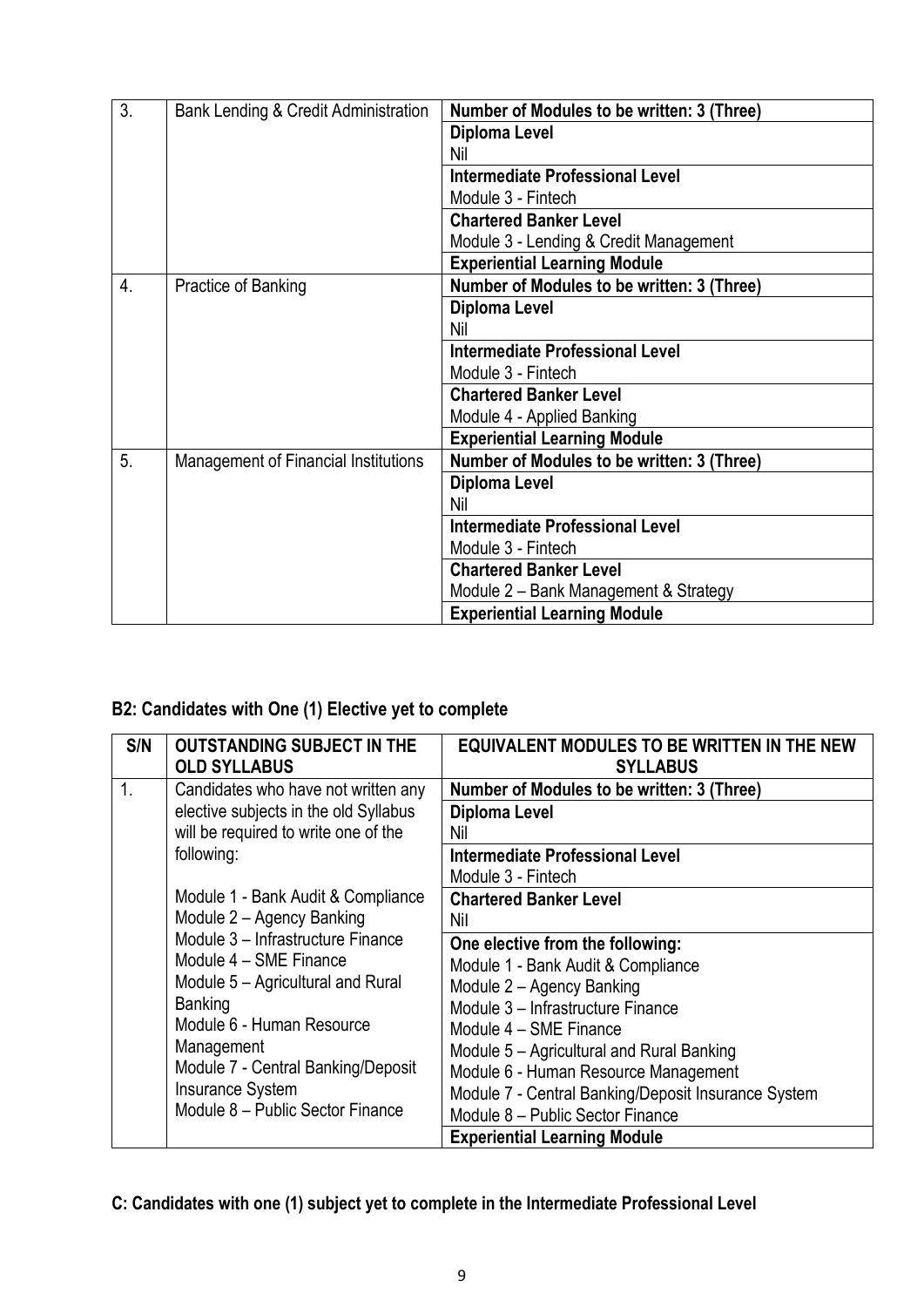| S/N | <b>OUTSTANDING SUBJECT IN THE</b><br><b>OLD SYLLABUS</b>                               | <b>EQUIVALENT MODULES TO BE WRITTEN IN THE NEW</b><br><b>SYLLABUS</b> |
|-----|----------------------------------------------------------------------------------------|-----------------------------------------------------------------------|
| 1.  | Candidates who have completed all                                                      | Number of Modules to be written: 3 (Three)                            |
|     | the examinations except:                                                               | <b>Diploma Level</b>                                                  |
|     | Strategic Management and                                                               | Nil                                                                   |
|     | Leadership                                                                             | <b>Intermediate Professional Level</b>                                |
|     |                                                                                        | Module 3 - Fintech                                                    |
|     |                                                                                        |                                                                       |
|     |                                                                                        |                                                                       |
|     |                                                                                        | <b>Chartered Banker Level</b>                                         |
|     |                                                                                        | Module 2 - Bank Management & Strategy                                 |
|     |                                                                                        | <b>Experiential Learning Module</b>                                   |
| 2.  | Candidates who have completed all                                                      | Number of Modules to be written: 3 (Three)                            |
|     | the examinations except:                                                               | <b>Diploma Level</b>                                                  |
|     | Corporate Financial Management                                                         | Nil                                                                   |
|     |                                                                                        | Intermediate Professional Level                                       |
|     |                                                                                        | Module 3 - Fintech                                                    |
|     |                                                                                        | <b>Chartered Banker Level</b>                                         |
|     |                                                                                        | Module 1- Corporate Financial Services                                |
|     |                                                                                        | <b>Experiential Learning Module</b>                                   |
| 3.  | Candidates who have completed all                                                      | Number of Modules to be written: 3 (Three)                            |
|     | the examinations except:                                                               | <b>Diploma Level</b>                                                  |
|     | <b>Marketing of Financial Services</b>                                                 | Module 2- Customer Service and Relationship Management                |
|     |                                                                                        | <b>Intermediate Professional Level</b>                                |
|     |                                                                                        | Module 3 - Fintech                                                    |
|     |                                                                                        | <b>Chartered Banker Level</b>                                         |
|     |                                                                                        | <b>Nil</b>                                                            |
|     |                                                                                        | <b>Experiential Learning Module</b>                                   |
| 4.  | Candidates who have completed all                                                      | Number of Modules to be written: 3 (Three)                            |
|     |                                                                                        | <b>Diploma Level</b>                                                  |
|     | the examinations except Financial &<br>Management Accounting or Financial<br>Economics | Nil                                                                   |
|     |                                                                                        | <b>Intermediate Professional Level</b>                                |
|     |                                                                                        | Module 3 - Fintech                                                    |
|     |                                                                                        |                                                                       |
|     |                                                                                        | <b>Nil</b>                                                            |
|     |                                                                                        | <b>Chartered Banker Level - Elective</b>                              |
|     |                                                                                        | <b>Central Banking/Deposit Insurance</b>                              |
|     |                                                                                        | <b>Experiential Learning Module</b>                                   |

**NB:** The Experiential Learning Module is a compulsory online interactive module for those who have completed the first three levels of the Banking Professional Examination to be eligible for the award of the Associateship qualification.

For those who have two (2) or more outstanding subjects, the conversion table above (Category A), has been prepared to guide you in noting the Modules you will be required to write.

To confirm and give you a comprehensive view of all the subjects you have previously passed or successfully processed exemption on, kindly download your Statement of Result using the process below:

- Log on to [http://portal.cibng.org/cb\\_login.asp](https://eur01.safelinks.protection.outlook.com/?url=http%3A%2F%2Fportal.cibng.org%2Fcb_login.asp&data=04%7C01%7CAmaka.Ojinnaka%40accessbankplc.com%7C2cfe59d18829419051b408d9274417ab%7Ccd6683a6aa8546cfaeea92d4a1477009%7C0%7C0%7C637583995678108962%7CUnknown%7CTWFpbGZsb3d8eyJWIjoiMC4wLjAwMDAiLCJQIjoiV2luMzIiLCJBTiI6Ik1haWwiLCJXVCI6Mn0%3D%7C3000&sdata=iReO4xoNLD%2Fr3pdYu%2FFUC%2FMP4WAJcyOzvgvkKnPr394%3D&reserved=0) with your Membership Number and Password
- Click on Downloads/ Statement of Result
- Make a payment and proceed to download the Statement of Result automatically.